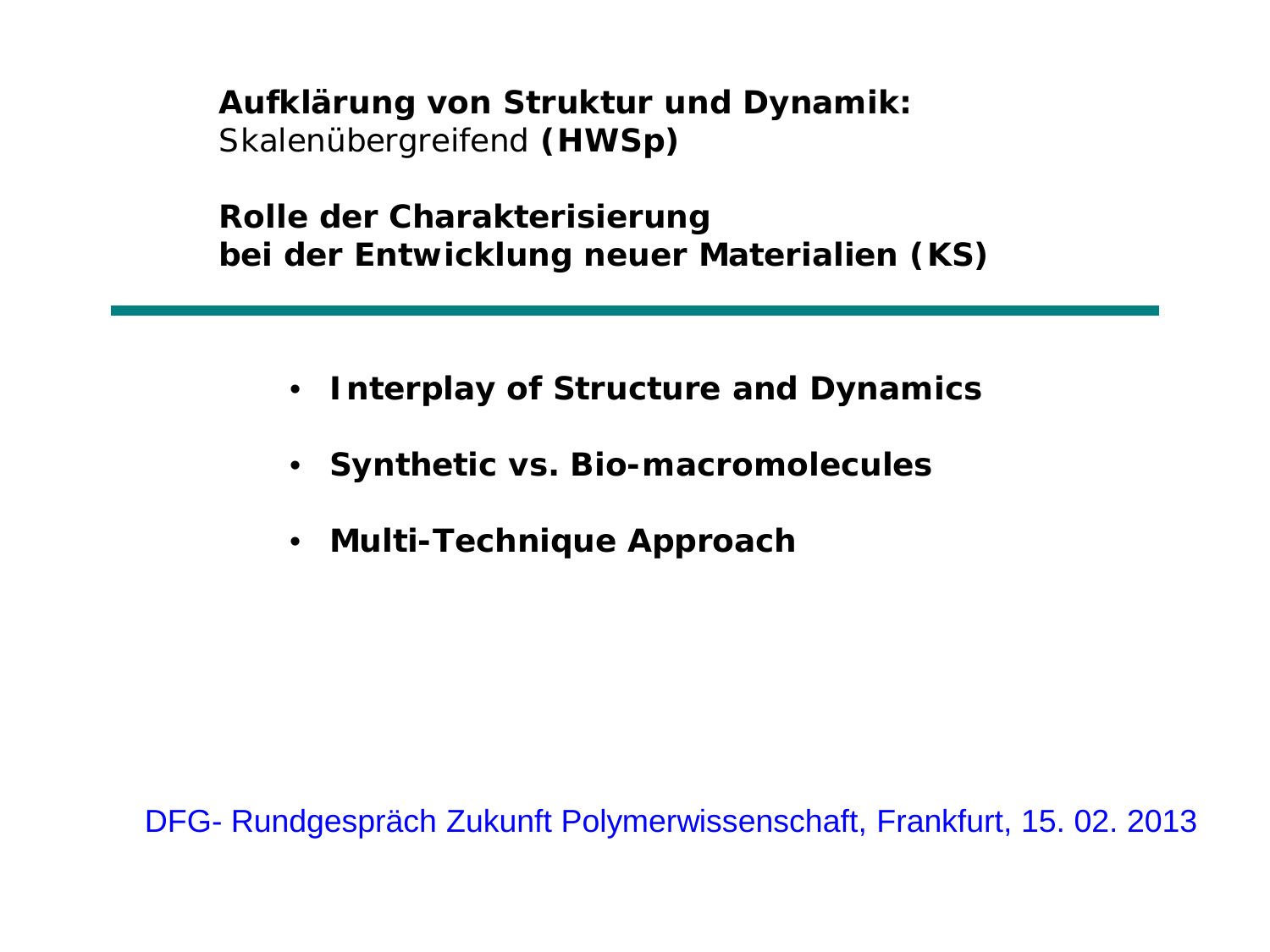

The delicate **interplay** of structure and dynamics in macromolecular and supramolecular systems leads to increasing **complexity** and **functionality**.

This poses considerable **challenges** for their physical **characterization**.

**No** experimental or theoretical / simulation approach **alone** can provide **complete** information.

Instead, a **combination of techniques** is called for and conclusions should be supported by results provided by as many **complementary methods**

H. W. Sp. Interplay of Structure and Dynamics in Macromolecular and Supramolecular Systems, *Macromolecules*, **43**, 5479–5491 (2010)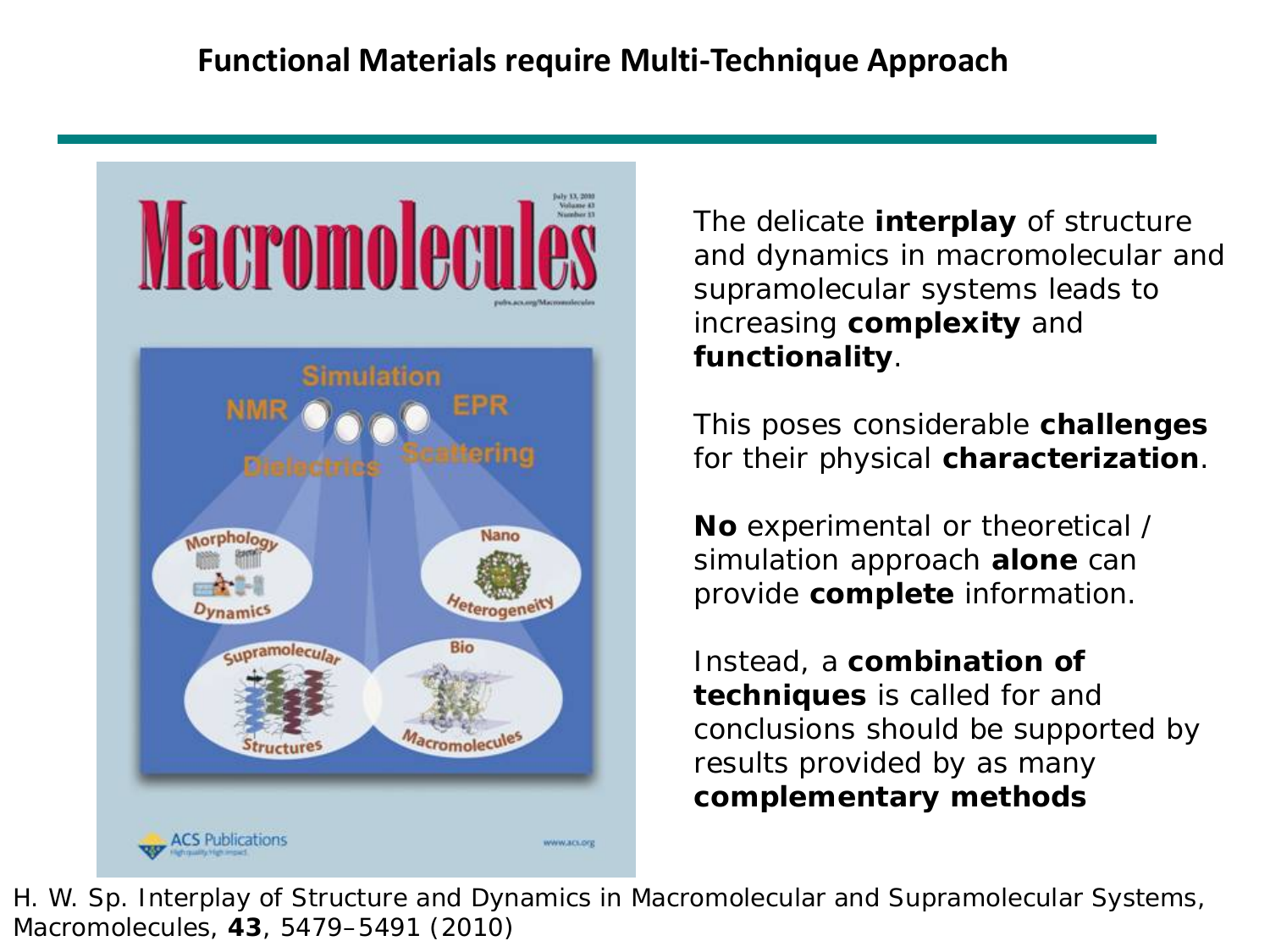Scheme of a lamellae forming polypeptide-coil diblock copolymer



- WAXS: secondary structure, self assembly
- DS: dynamics, persistence length
- <sup>13</sup>C NMR: secondary structure, self assembly, dynamics



Macrom. Rapid Comm. 2009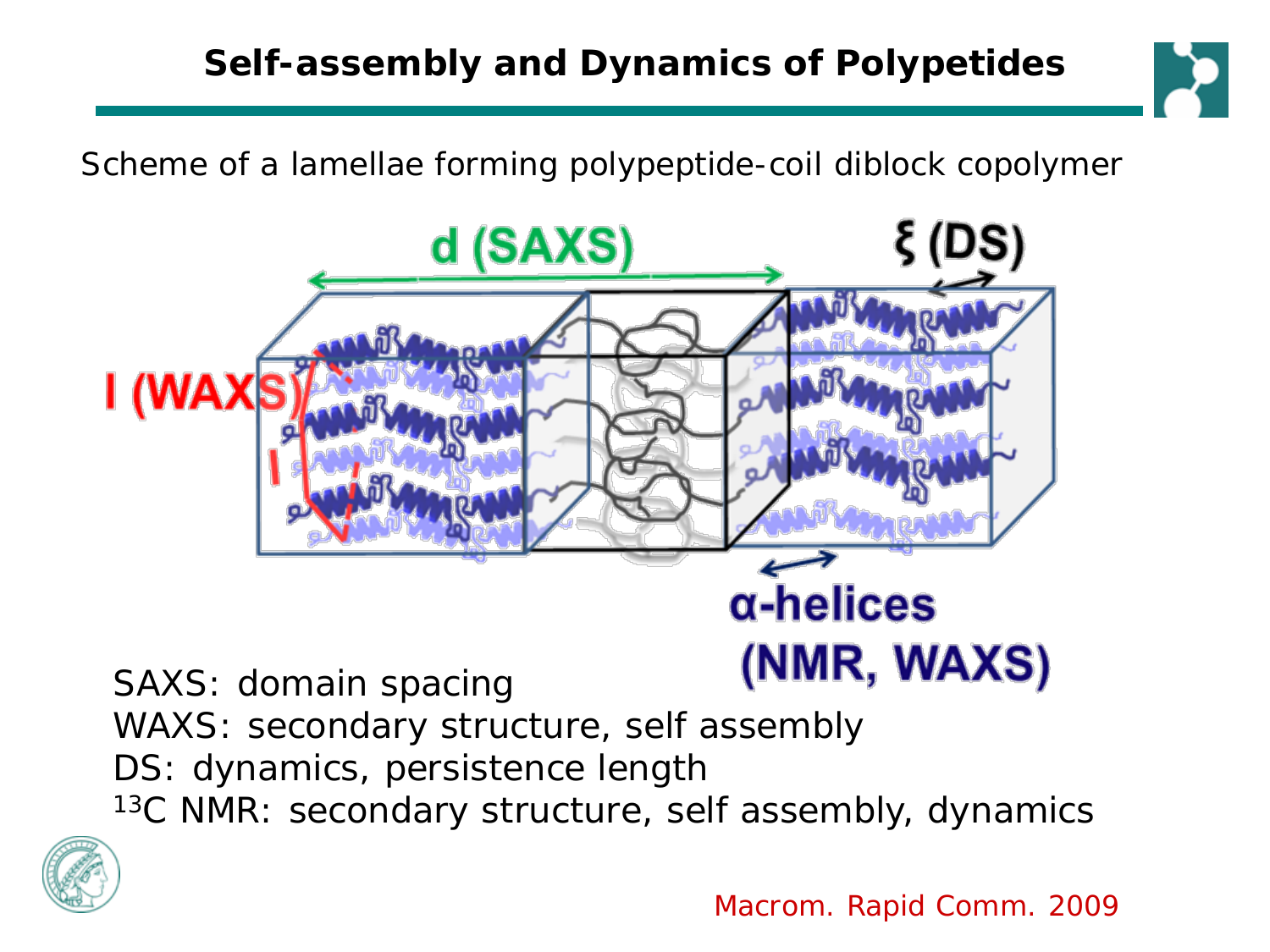## *AUnified Description of Macromolecular Structure? Unified Description of Macromolecular Structures?*

*Similarities between synthetic* and *biological* macromolecules

*Proteins: Increasing content of "stable" 3D structure*



D. Hinderberger, DFG-Rundgespräch, Ringberg, 2012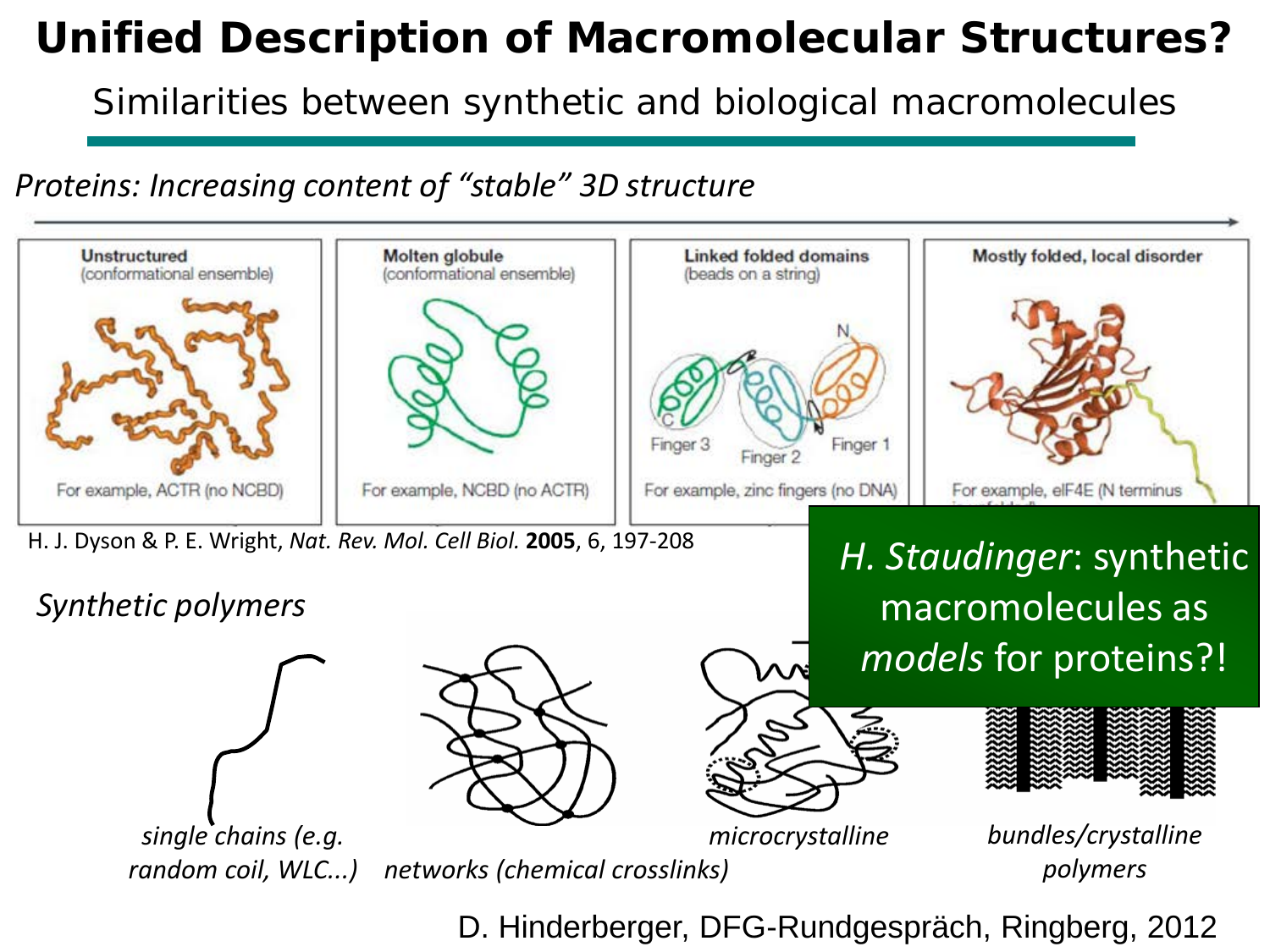# *Why Were IDPs as a Class Recognized so Late?*

Today we have the methods and know what (and that) we have to look for!

Keys for Understanding IDPs:



- 1. Identification of ID regions in the proteome and the genome!
	- $\triangleright$  Bioinformatics, Bioinformatics, Bioinformatics!
- 2. Characterization of transient structures and the whole conformational ensemble!
	- Local Methods: **NMR**, **Fluorescence**, CD, IR/Raman, **EPR**

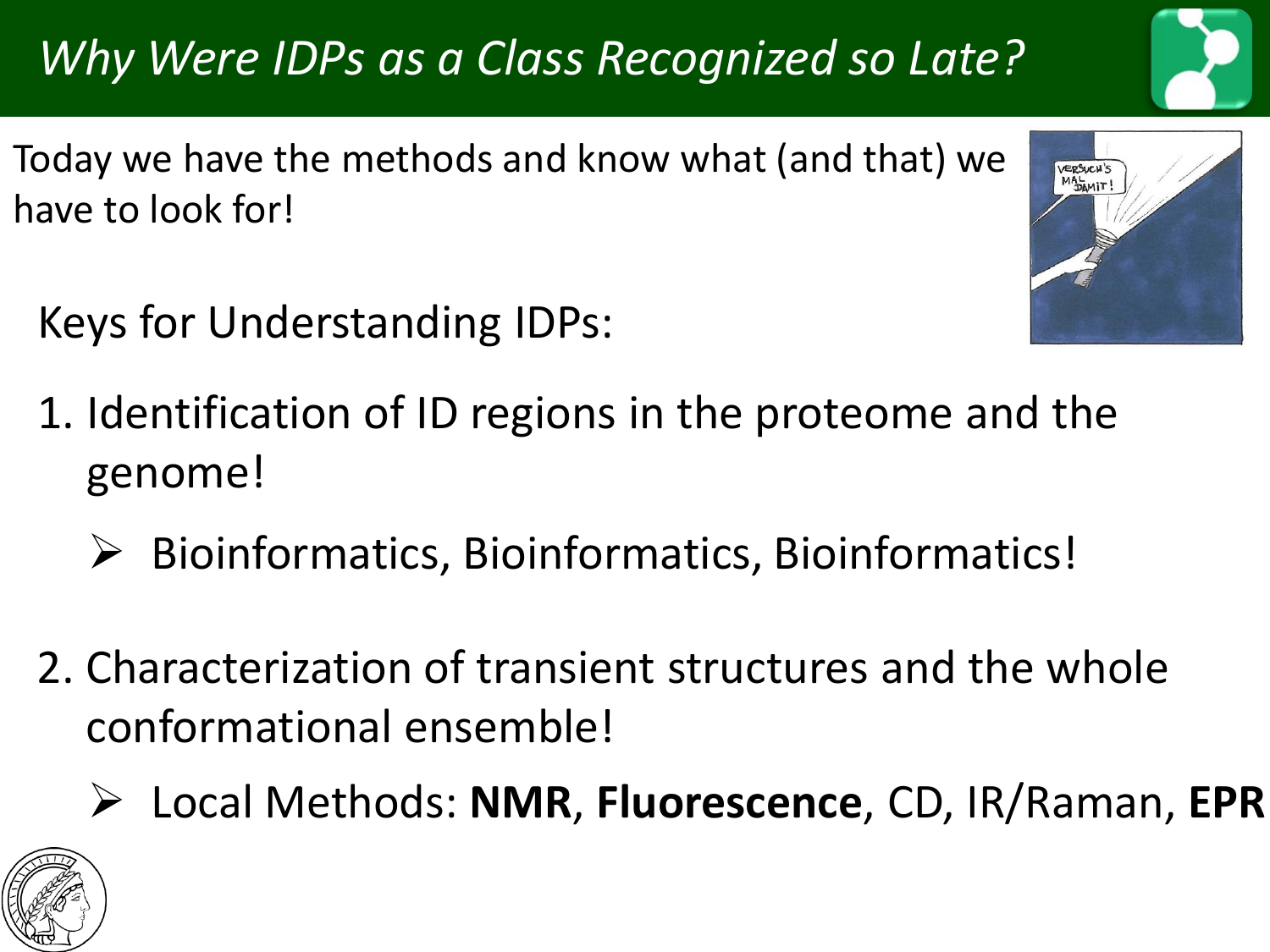### Integrierter Ansatz zur Entwicklung neuer (Polymer)Materialien Idealfall – vs. realistische Szenarien



gibt es das so? Steuerungsinstrumente?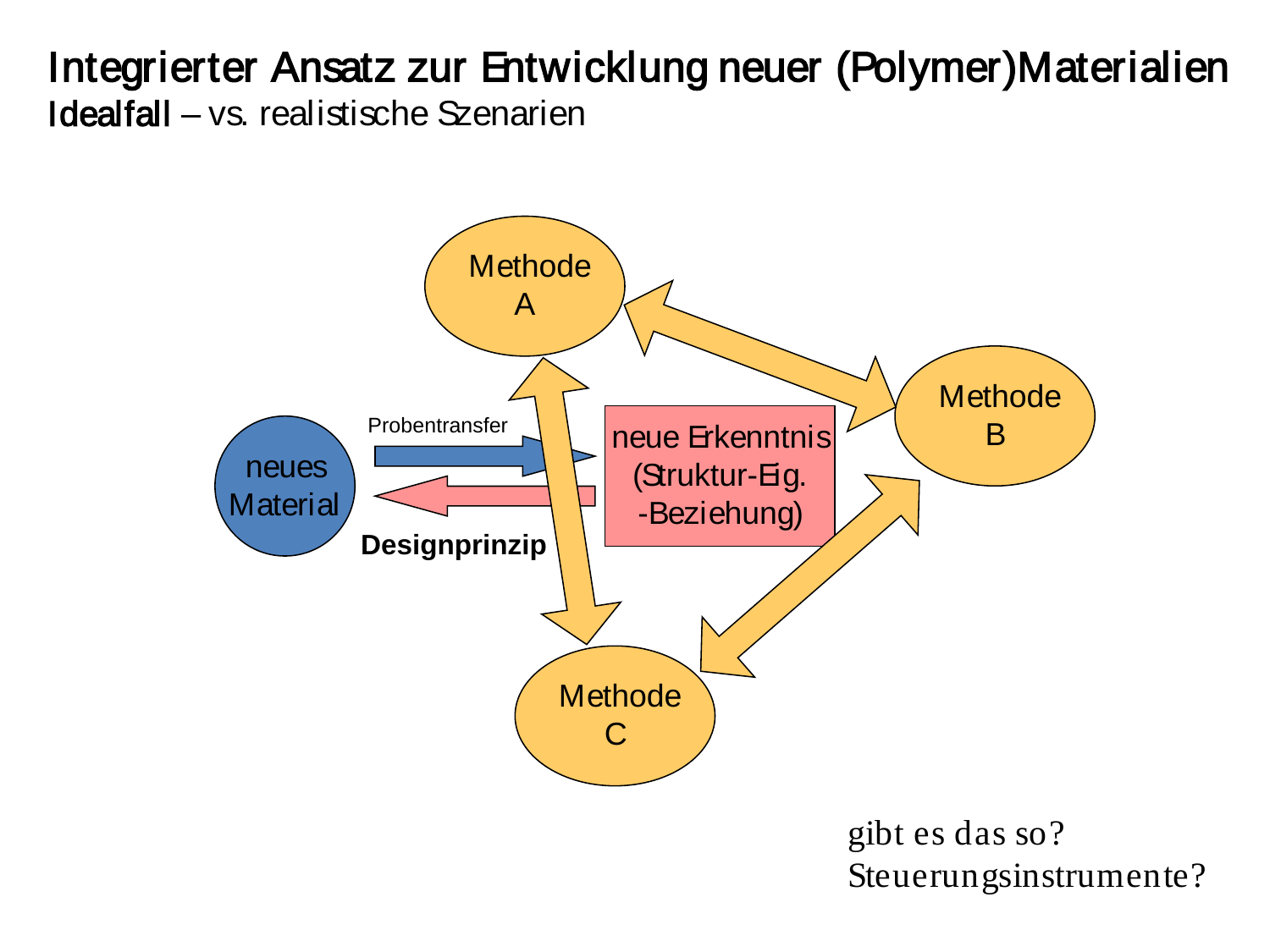Idealfall – vs. realistische Szenarien

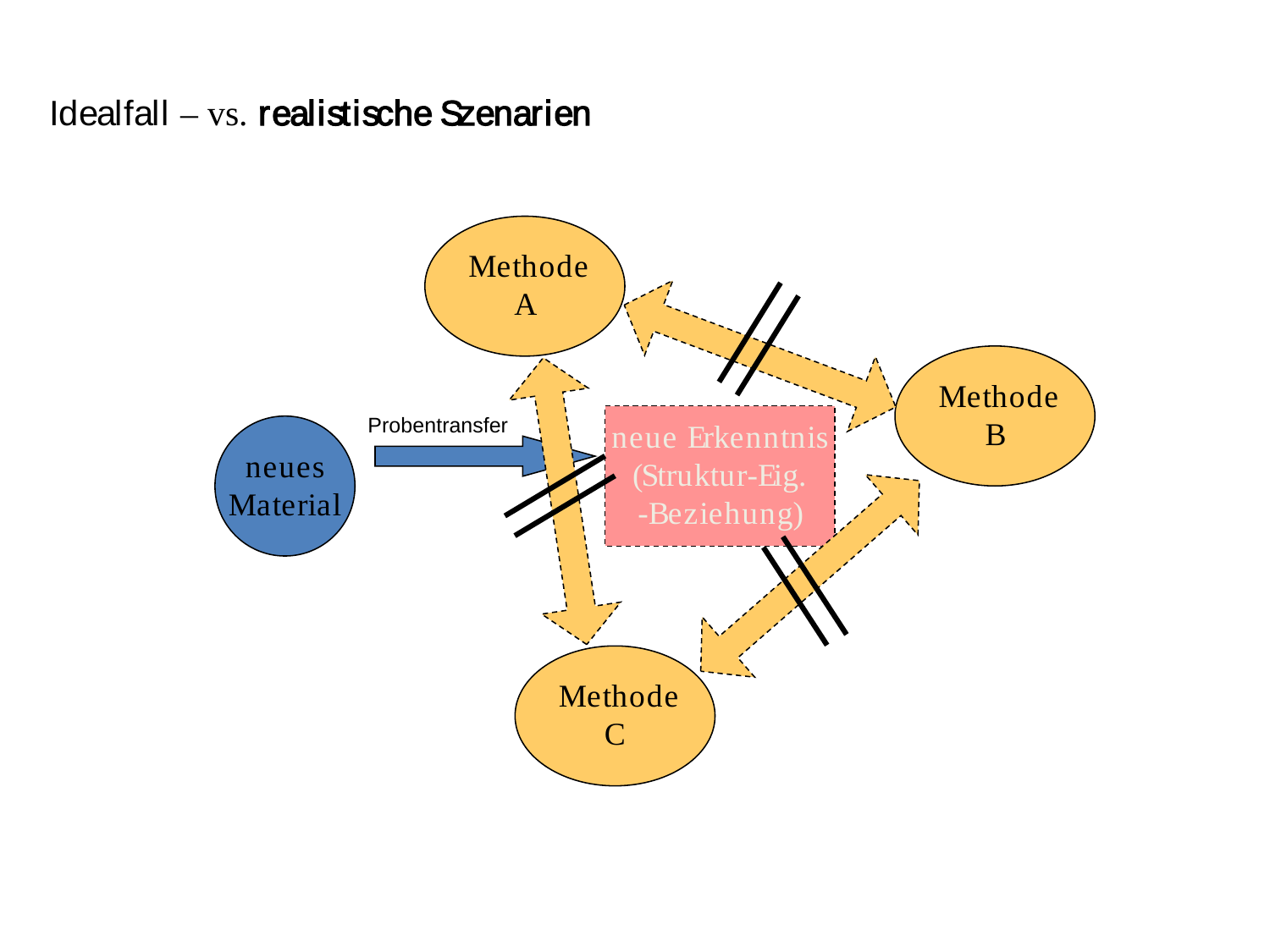#### Idealfall – vs. realistische Szenarien

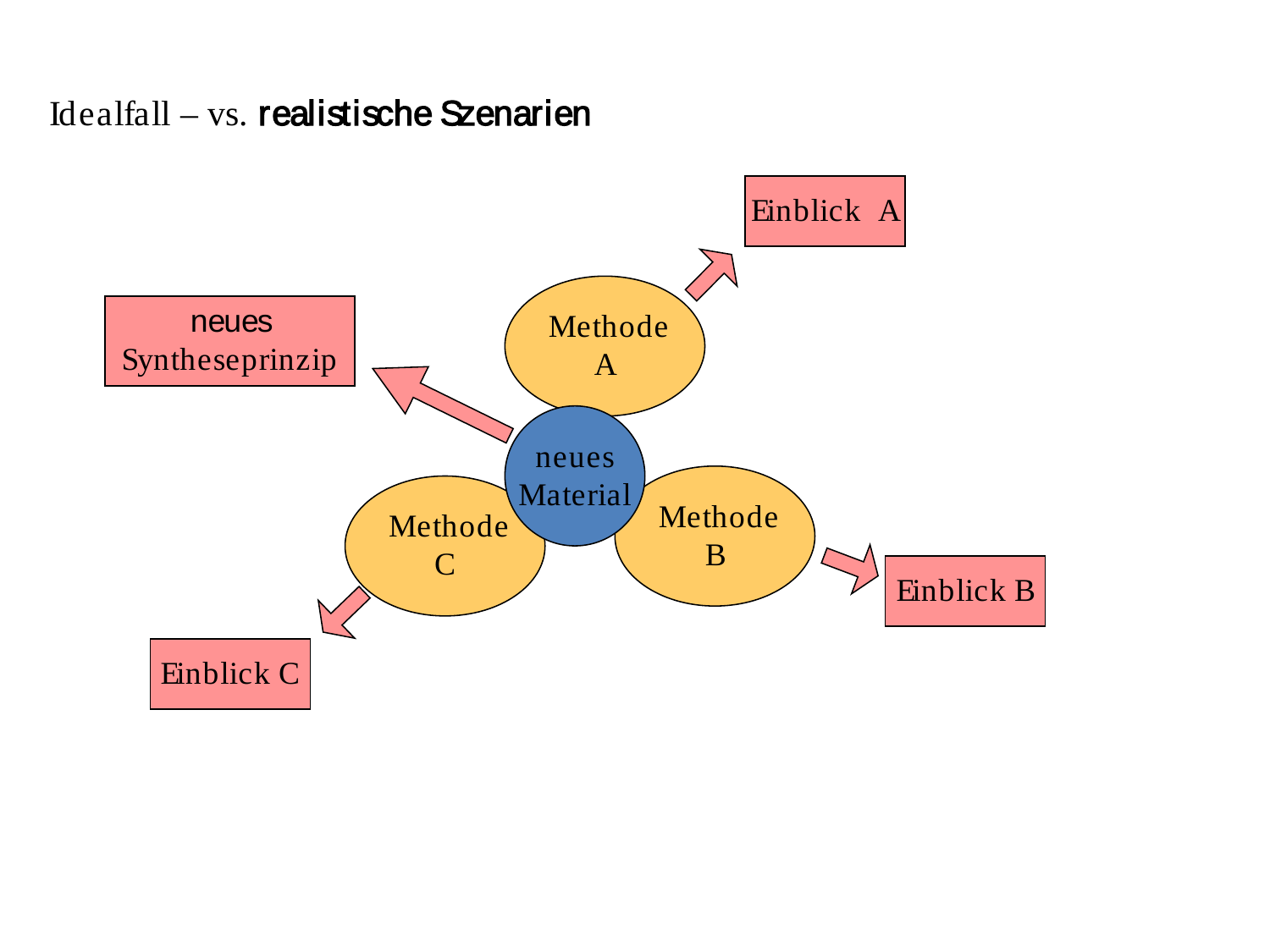#### Idealfall – vs. realistische Szenarien

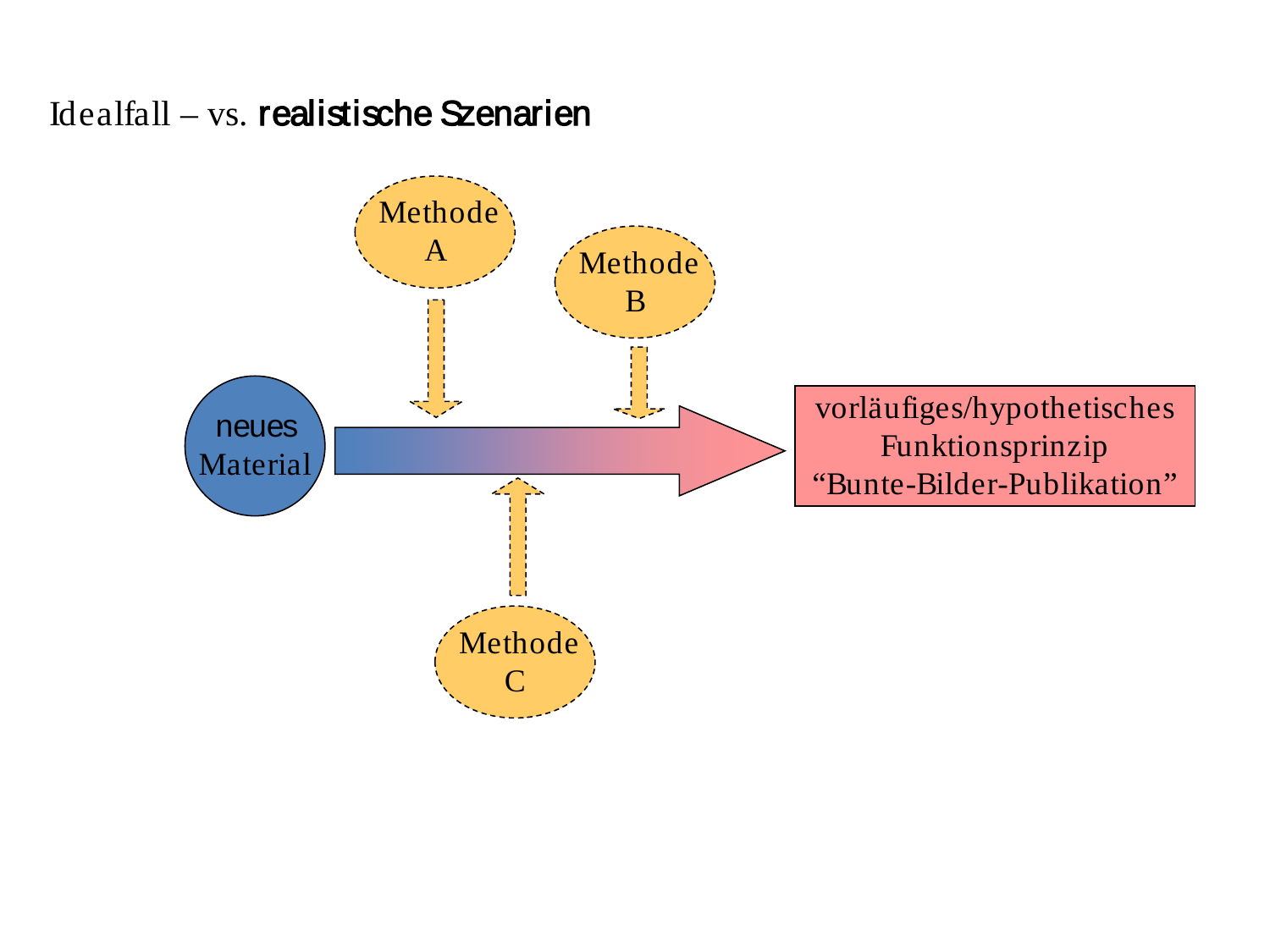#### Methodenentwicklung

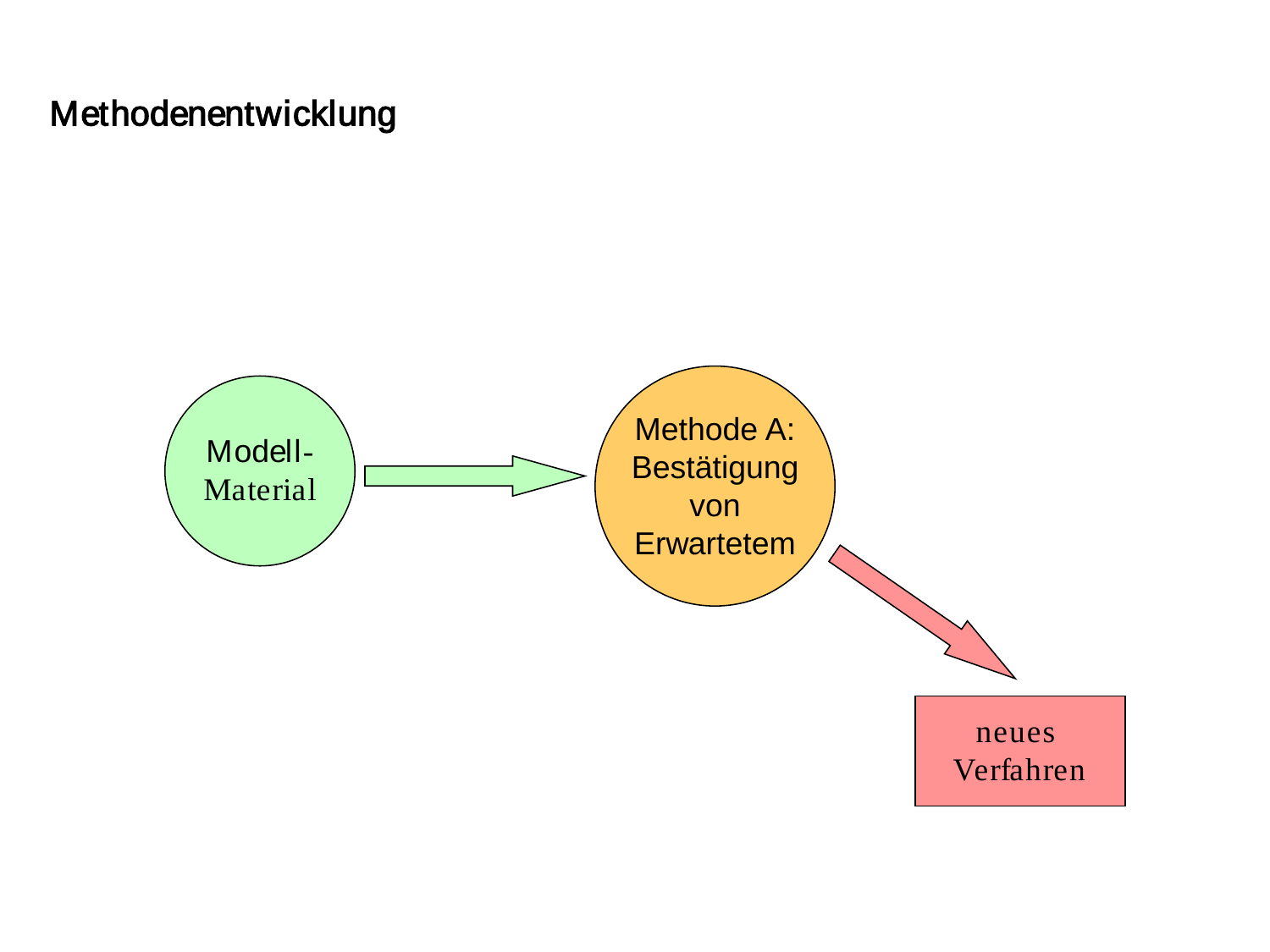#### Methodenentwicklung